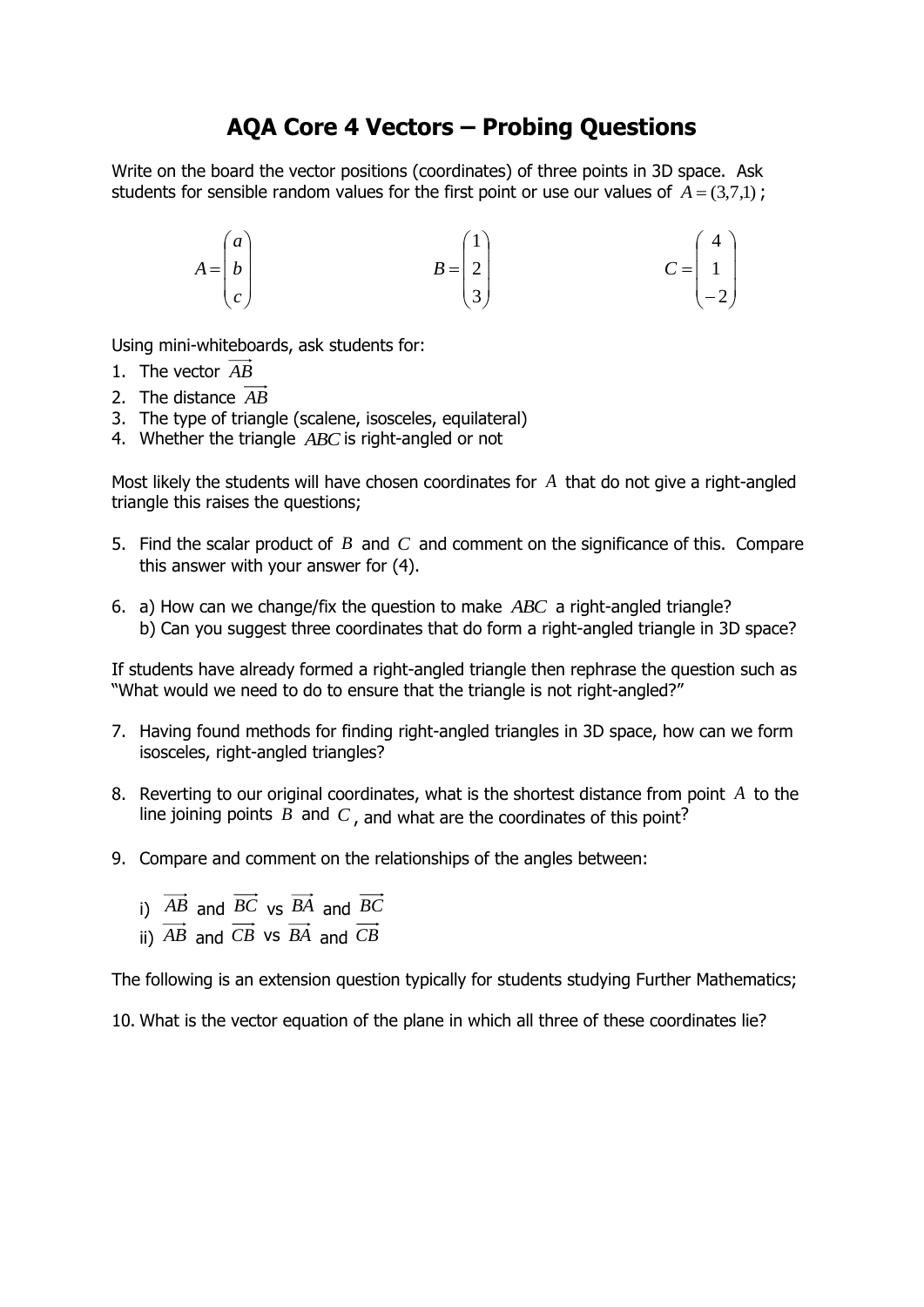## **Answers**

Question 1 is given by finding the vector *AB* ;

$$
\overrightarrow{AB} = B - A = \begin{pmatrix} 1 \\ 2 \\ 3 \end{pmatrix} - \begin{pmatrix} 3 \\ 7 \\ 1 \end{pmatrix} = \begin{pmatrix} -2 \\ -5 \\ 2 \end{pmatrix}
$$

Question 2 is given by using Pythagoras on *AB* ;

$$
\left| \overrightarrow{AB} \right| = \sqrt{(-2)^2 + (-5)^2 + 2^2} = \sqrt{4 + 25 + 4} = \sqrt{33}
$$

Question 3 is given by using Pythagoras on *AC* and *BC* and comparing all three lengths;

$$
\overrightarrow{AC} = C - A = \begin{pmatrix} 4 \\ 1 \\ -2 \end{pmatrix} - \begin{pmatrix} 3 \\ 7 \\ 1 \end{pmatrix} = \begin{pmatrix} 1 \\ -6 \\ -3 \end{pmatrix}
$$

$$
\overrightarrow{BC} = C - B = \begin{pmatrix} 4 \\ 1 \\ -2 \end{pmatrix} - \begin{pmatrix} 1 \\ 2 \\ 3 \end{pmatrix} = \begin{pmatrix} 3 \\ -1 \\ -5 \end{pmatrix}
$$

$$
|C - A| = \sqrt{1^2 + (-6)^2 + (-3)^2}
$$

$$
= \sqrt{1 + 36 + 9} = \sqrt{46}
$$

$$
|\overrightarrow{AB}| \neq |\overrightarrow{AC}| \neq |\overrightarrow{BC}| \Rightarrow \text{scalene triangle}
$$

Question 4 can be answered by finding the scalar product  $AB \cdot BC$ ,  $AB \cdot AC$ ,  $AC \cdot BC$  or by checking Pythagoras on the lengths found in question 3;

$$
AB \bullet BC = (-2 \times 3) + (-5 \times -1) + (2 \times -5) = -6 + 5 - 10 = -11
$$
  
\n
$$
\overrightarrow{AB} \bullet \overrightarrow{AC} = (-2 \times 1) + (-5 \times -6) + (2 \times -3) = -2 + 30 - 6 = 22
$$
  
\n
$$
\overrightarrow{AC} \bullet \overrightarrow{BC} = (1 \times 3) + (-6 \times -1) + (-3 \times -5) = 3 + 6 + 15 = 24
$$

Since none of these scalar products are zero we conclude that the triangle is non-rightangled.

By Pythagoras;

$$
33+35 \neq 46 \Rightarrow
$$
 non-right-angled

Question 5, scalar product of  $B \bullet C$  is given by;

$$
B \bullet C = (1 \times 4) + (2 \times 1) + (3 \times -2) = 4 + 2 - 6 = 0
$$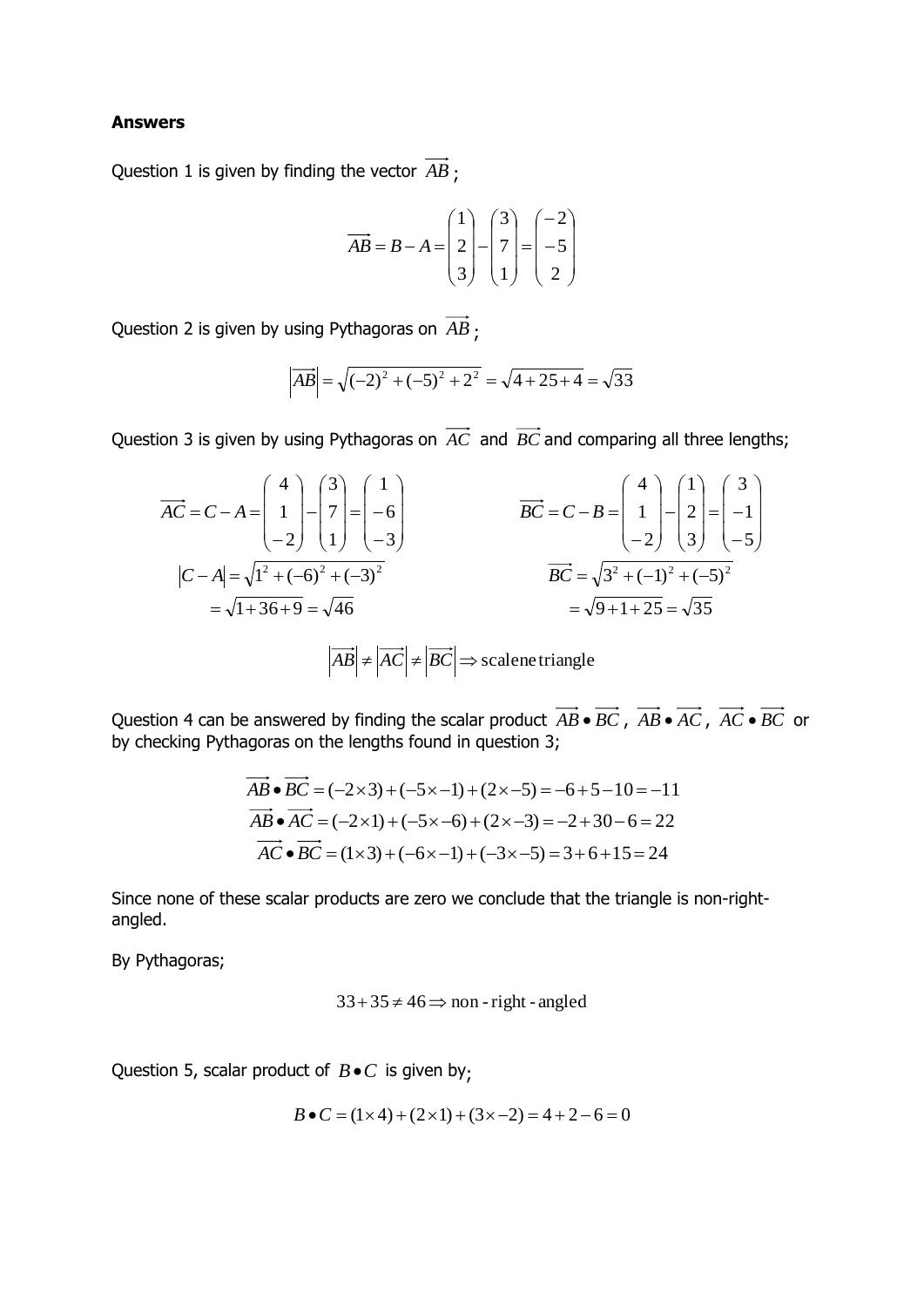This is equal to zero and therefore suggests a right-angled triangle. However, since  $^B$  and  $C$  are *position vectors* relative to the origin the right angled that we have found is not between  $AB$  and  $AC$  but instead at the origin and between the *direction vectors*  $OB$  and  $OC$ . Our conclusion that triangle  $ABC$  is not right-angled remains valid.

The change required in question 6(a), to produce a right-angled triangle, can be made by using the *position vectors* of  $^B$  and  $^C$  as *direction vectors* to form *vector equations of lines* from *A* .

|  |  | $\underline{b} = \begin{pmatrix} 3 \\ 7 \\ 1 \end{pmatrix} + \lambda \begin{pmatrix} 1 \\ 2 \\ 3 \end{pmatrix} = \begin{pmatrix} 3+\lambda \\ 7+2\lambda \\ 1+3\lambda \end{pmatrix}$ |  |  | $\underline{c} = \begin{pmatrix} 3 \\ 7 \\ 1 \end{pmatrix} + \mu \begin{pmatrix} 4 \\ 1 \\ -2 \end{pmatrix} = \begin{pmatrix} 3+4\mu \\ 7+\mu \\ 1-2\mu \end{pmatrix}$ |
|--|--|---------------------------------------------------------------------------------------------------------------------------------------------------------------------------------------|--|--|------------------------------------------------------------------------------------------------------------------------------------------------------------------------|

We can then create two new points  $B'$ , on  $\underline{b}$ , and  $C'$ , on  $\underline{c}$ . Because the direction vectors of  $\frac{b}{c}$ , and  $\frac{c}{c}$  have a scalar product of zero we know that the triangle formed by the points  $AB'C'$  is right-angled (with the right-angle at  $A$ ).

In question 6(b) we are asked to find sets of coordinates in 3D space that form right-angled triangles. We use a similar method to the above. The key to this solution is to begin by giving two direction vectors consisting of three products that sum to zero, such as;

$$
\underline{p} = \begin{pmatrix} 3 \\ 4 \\ 2 \end{pmatrix} \qquad \qquad \underline{q} = \begin{pmatrix} 2 \\ -1 \\ -1 \end{pmatrix}
$$

Where:

$$
p \bullet q = (3 \times 2) + (4 \times -1) + (2 \times -1) = 6 - 4 - 2 = 0
$$

(Note that this is made particularly easy by choosing at least one value to be 1.)

As before, we now use both of these as direction vectors from a common point to form vector equations of lines from this point. We have chosen our common point as  $D = (7, 4, 2)$  and will label the other points  $E$  and  $F$ 

|  | $\overrightarrow{DE} = \begin{pmatrix} 7 \\ 4 \\ 2 \end{pmatrix} + \lambda \begin{pmatrix} 3 \\ 4 \\ 2 \end{pmatrix} = \begin{pmatrix} 7+3\lambda \\ 4+4\lambda \\ 2+2\lambda \end{pmatrix}$ | $\overrightarrow{DF} = \begin{pmatrix} 7 \\ 4 \\ 2 \end{pmatrix} + \mu \begin{pmatrix} 2 \\ -1 \\ -1 \end{pmatrix} = \begin{pmatrix} 7+2\mu \\ 4-\mu \\ 2-\mu \end{pmatrix}$ |  |
|--|----------------------------------------------------------------------------------------------------------------------------------------------------------------------------------------------|------------------------------------------------------------------------------------------------------------------------------------------------------------------------------|--|

What is the significance of the point  $D$ ? Could we have used any other coordinates? What restrictions must the point *D* fulfil?

Question 7, to create the isosceles right-angled triangle. Having established how to create right-angled triangles in 3D space by finding points on perpendicular vector equations of lines from a common point, we now need to place restrictions on the lengths of these lines to ensure that they are the same length. We'll use our triangle *DEF* as an example;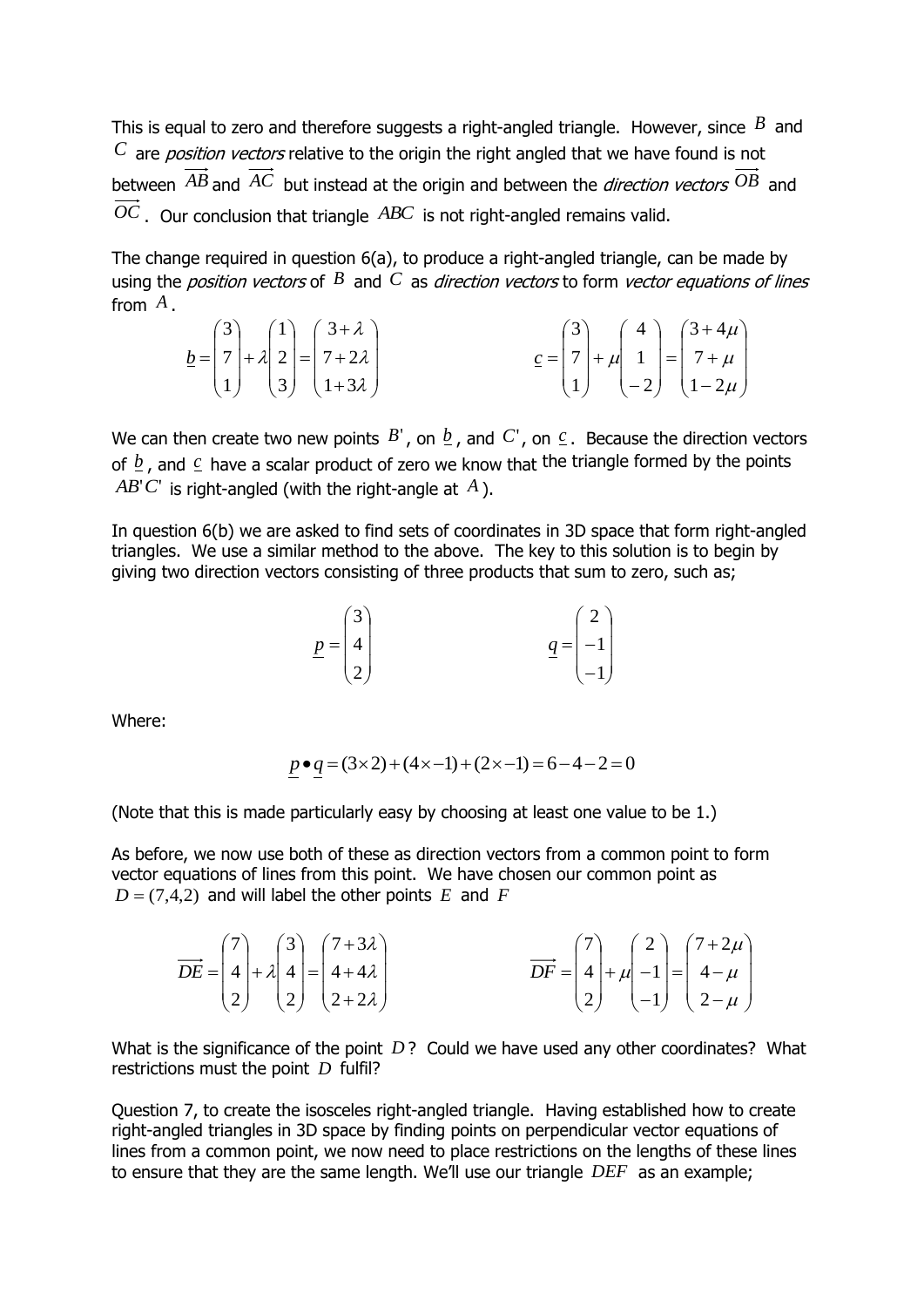If we choose  $\lambda = 1$  then;

we choose 
$$
\lambda = 1
$$
 then;  
\n
$$
\left| \overrightarrow{DE} \right| = \sqrt{(7+3)^2 + (4+4)^2 + (2+2)^2} = \sqrt{10^2 + 8^2 + 4^2} = \sqrt{100 + 64 + 16} = \sqrt{180} = 6\sqrt{5}
$$

We now find a value of  $\mu$  so that  $|DF|$  = 6 $\sqrt{5}$  ;

$$
\sqrt{(7+2\mu)^2 + (4-\mu)^2 + (2-\mu)^2} = 6\sqrt{5}
$$
  
(7+2\mu)^2 + (4-\mu)^2 + (2-\mu)^2 = 180  
49+4\mu+4\mu^2+16-8\mu+\mu^2+4-4\mu+\mu^2 = 180  
6\mu^2-8\mu+69 = 180  
6\mu^2-8\mu-11=0

By quadratic formula solutions are;

$$
\mu = \frac{4 \pm \sqrt{82}}{6}
$$

And therefore, coordinates of point F are;

$$
F = \begin{pmatrix} 7 \\ 4 \\ 2 \end{pmatrix} + \frac{4 \pm \sqrt{82}}{6} \begin{pmatrix} 2 \\ -1 \\ 1 \end{pmatrix}
$$

Why are there two possible values of  $\mu$ ?

In question 8, to find the shortest distance from point *A* to the line joining points *B* and *C* , the process is;

- 1. Find the vector equation of the line through *BC*
- 2. Find the coordinates, in terms of  $\lambda$ , of the point  $X$  on  $BC$  that is closest to  $A$
- 3. Find the vector  $X\!A$  in terms of  $\lambda$
- 4. Find the value of  $\lambda$  by using the scalar product of the vector  $X\!A$  and direction vector of *BC* equals zero.
- 5. Substitute the value of  $\lambda$  into  $X$  to get actual coordinates for  $X$ .
- 6. Substitute the value of  $\lambda$  into  $XA$  to get actual vector  $XA$ .
- 7. Find  $|XA|$ .
- 1) Vector equation of the line  $BC$ . One equation of this line is;